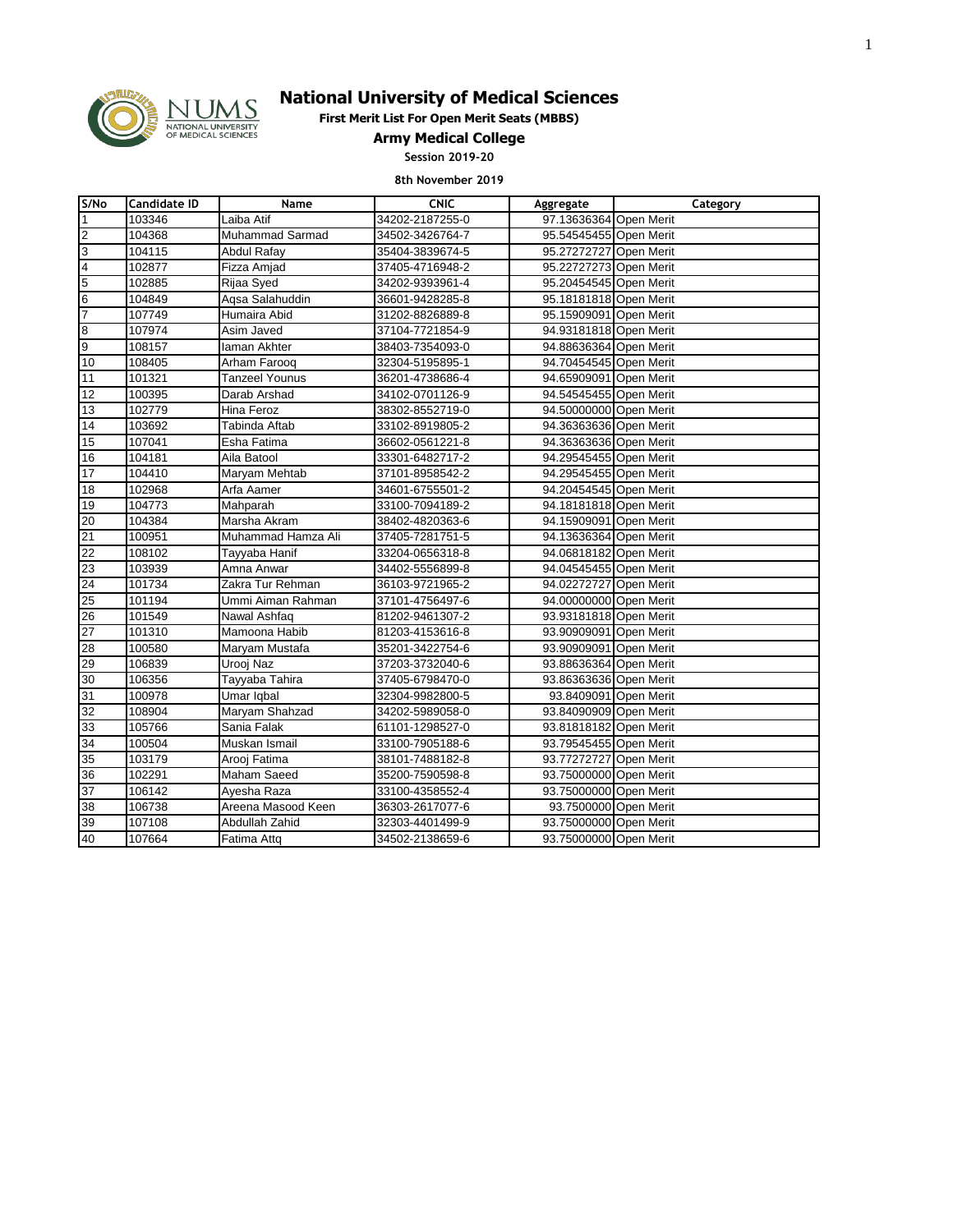# **National University of Medical Sciences**

## **First Merit List For Open Merit Seats (BDS)**

**Army Medical College**

**Session 2019-20 8th November 2019**

| S/No | <b>Candidate ID</b> | <b>Name</b>       | ICNIC           | Aggregate              | Category |
|------|---------------------|-------------------|-----------------|------------------------|----------|
|      | 100775              | Rahima Fouad Khan | 37405-6894653-4 | 94.52272727 Open Merit |          |
|      | 103855              | Areeba Arooi      | 36101-2345222-6 | 93.70454545 Open Merit |          |
|      | 102357              | Hadia Younis      | 31102-3043238-0 | 93.65909091 Open Merit |          |
|      | 104568              | Zahra Nawaz       | 35201-1105726-8 | 93.65909091 Open Merit |          |
|      | 102451              | Mugaddas Anees    | 38403-2620735-8 | 93.63636364 Open Merit |          |
| 6    | 100737              | Zoha Umar Gondal  | 38403-8973018-8 | 93.61363636 Open Merit |          |
|      | 108977              | Noor Fatima       | 36603-1111526-0 | 93.54545455 Open Merit |          |

## **National University of Medical Sciences**

**First Merit List For Foreign Seats (MBBS)**

#### **Army Medical College**

**Session 2019-20**

| 8th November 2019 |              |                                 |                   |           |                                            |
|-------------------|--------------|---------------------------------|-------------------|-----------|--------------------------------------------|
| S/No              | Candidate ID | Name                            | <b>CNIC/NICOP</b> | Aggregate | Category                                   |
| $\vert$ 1         | 200069       | Abdullah Shahid Faroog          | 34104-1099898-1   |           | 94.68181818 Foreign/Dual National/Overseas |
| $\overline{2}$    | 200169       | Igra Khatib                     | 61101-0894140-2   |           | 93.84848485 Foreign/Dual National/Overseas |
| 3                 | 200114       | Fajar Habib Butt                | 90403-0121613-8   |           | 92.58712121 Foreign/Dual National/Overseas |
| 4                 | 200036       | Osman Kaleem Ahmed              | 42201-3199835-1   |           | 92.20454545 Foreign/Dual National/Overseas |
| 5                 | 200257       | Mahnoor Fahim                   | 35201-5094080-0   |           | 91.96212121 Foreign/Dual National/Overseas |
| 6                 | 200222       | Momina Kashif                   | 35201-3085898-6   |           | 91.75378788 Foreign/Dual National/Overseas |
| $\overline{7}$    | 200170       | Abu Bakar Muhammad<br>Akbar     | 35202-6078448-7   |           | 91.65530303 Foreign/Dual National/Overseas |
| $\overline{8}$    | 200095       | Muhammad Talal Ashraf           | 42101-9008348-9   |           | 91.46969697 Foreign/Dual National/Overseas |
| 9                 | 200061       | Shaima Iqbal                    | 33104-4815544-8   |           | 91.12878788 Foreign/Dual National/Overseas |
| 10                | 200139       | Haya Sahibzada                  | 171011-260015-6   |           | 91.06439394 Foreign/Dual National/Overseas |
| 11                | 200026       | Hamza Shakil                    | 42101-5446464-7   |           | 90.61363636 Foreign/Dual National/Overseas |
| 12                | 200126       | Maria Ikram                     | 35202-2420653-4   |           | 90.32954545 Foreign/Dual National/Overseas |
| 13                | 200179       | Noor Mohammad Murtaza<br>Qaiser | 34301-4936510-1   |           | 89.80303030 Foreign/Dual National/Overseas |
| 14                | 200064       | Muhammad Abdullah Awan          | 90403-0172546-9   |           | 89.48484848 Foreign/Dual National/Overseas |
| 15                | 200292       | <b>Marrium Mahmood</b>          | 32203-8230673-0   |           | 89.38636364 Foreign/Dual National/Overseas |